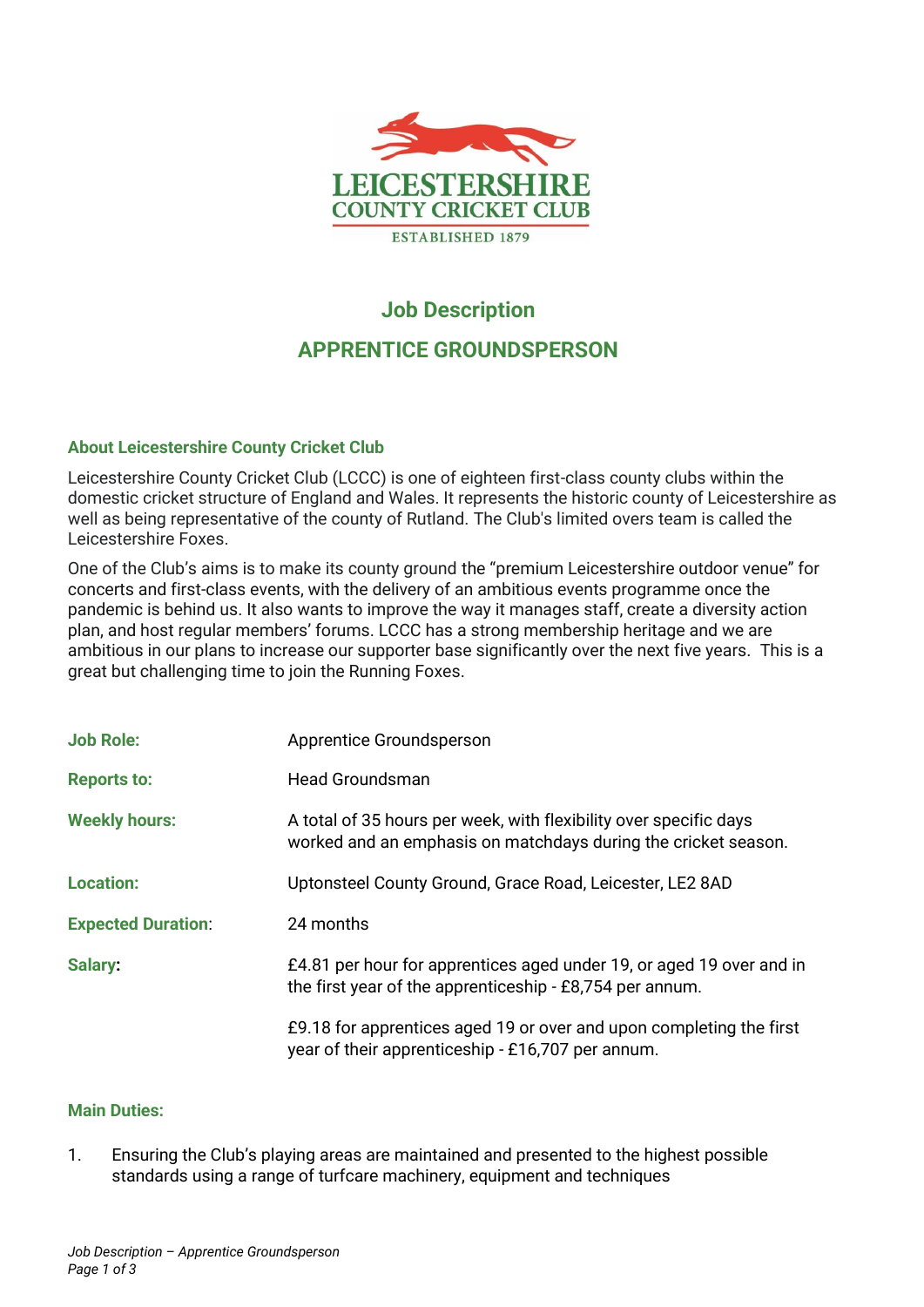- 2. All aspects of ground preparation including deployment of rain covers, mowing, marking out, erection and dismantling of practice nets and operating various machinery
- 3. Routine maintenance of turfcare machinery
- 4. Maintaining health and safety standards and complying with Club policies and procedures
- 5. All other duties in line with grounds preparation
- 6. Maintenance of tools and equipment such as mowers, aerators and other specialist turfcare equipment
- 7. Work safely, efficiently and effectively at all times, under supervision, as an individual or as part of the team

## **Person Specification**

## **Qualifications:**

- Qualifications demonstrating sound numeracy and literacy skills (eg GCSEs at Grades A\*- C/9-4) (or equivalent) in maths and English) are desirable
- Please ensure you list all qualifications and grades/predicted grades in your application

Training will be provided in the workplace towards a Level 2 Sports Turf Operative Apprenticeship

# **Personal Attributes, Aptitudes and Abilities:**

- Experience or at least an interest in cricket pitch preparation
- Good communication skills
- A positive attitude with initiative, focus and drive
- A willingness to learn with a can-do attitude
- Ability to follow instruction and maintain highest standards
- Reliability is a must
- Ability to work within a team and to contribute to the overall success of the team and the Club as a whole

# **Important considerations before applying:**

- Willingness to work weekends and unsociable hours as required during the cricket season (we operate a time off in lieu system)
- You will be expected to work outdoors in all weather conditions
- Please note that candidates with any qualification at the same level or above in the same subject are ineligible for funding and will not be considered for an Apprenticeship

## **To apply:**

Please send a covering letter and Curriculum Vitae to Jacqui Dean, Administration and Governance Manager by 5.00pm on Friday 8<sup>th</sup> April 2022.

## **Equal Opportunities in Employment Policy Statement**

Leicestershire County Cricket Club will ensure that all existing and potential employees receive equal consideration, and is committed to the elimination of unlawful or unfair discrimination on